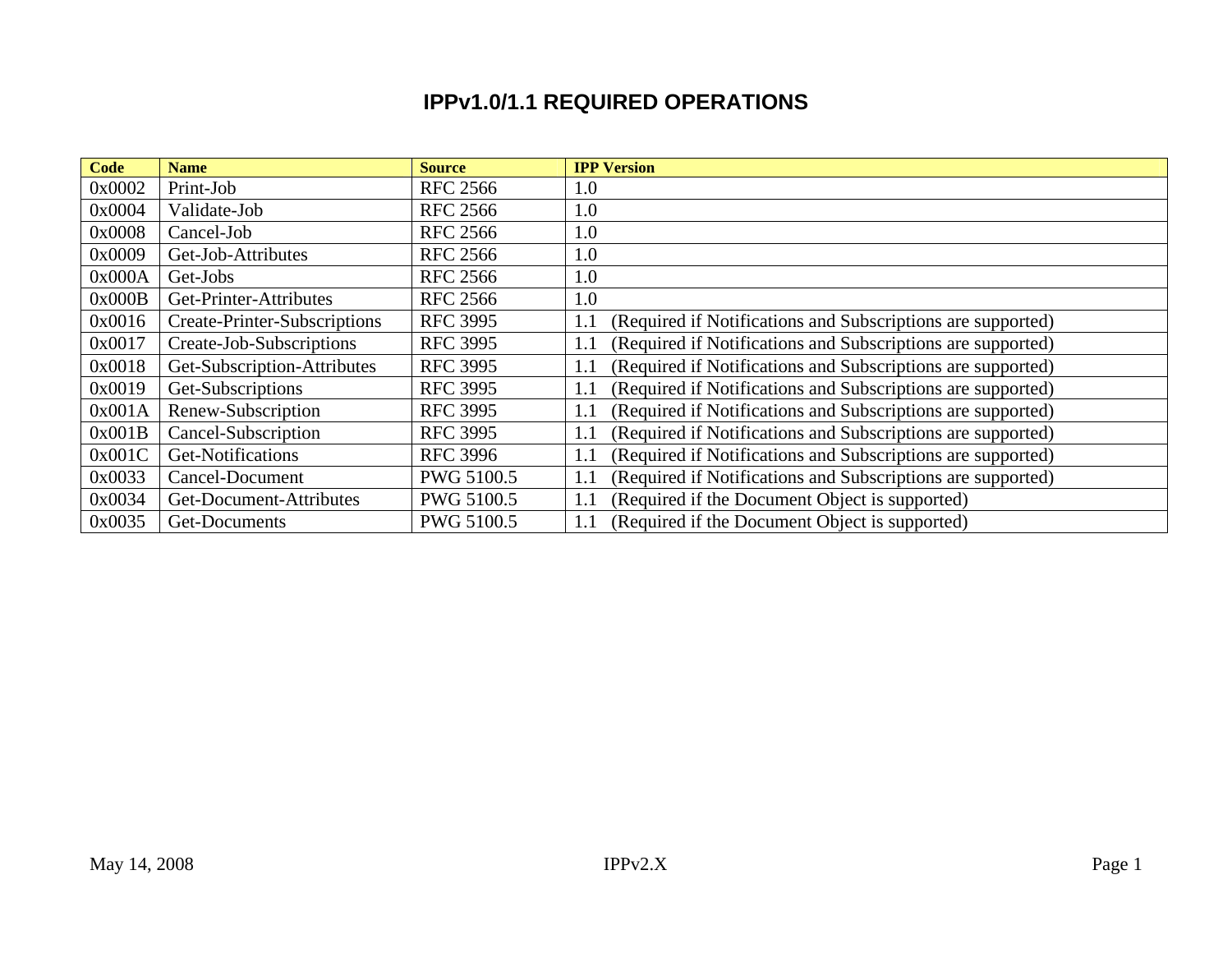## **SIMPLE WORKGROUP PRINTER ENVIRONMENT CANDIDATE REQUIRED IPP OPERATIONS for V2.0**

| <b>Code</b> | <b>Operation Name</b> | <b>Source</b>   | <b>Version</b> | Ron           | <b>Novell</b> | <b>Sharp</b> | <b>Lexmark</b> | <b>CUPS</b>        | Ira              | Name 7 | <b>Consensus</b> |
|-------------|-----------------------|-----------------|----------------|---------------|---------------|--------------|----------------|--------------------|------------------|--------|------------------|
| 0x0003      | Print-URI             | <b>RFC 2566</b> | 2.0            | B             | $\sim$        | A            | B              | $\sqrt{ }$<br>◡    | $\sim$<br>◡      |        |                  |
| 0x0005      | Create-Job            | <b>RFC 2566</b> | 2.0            | $\mathcal{C}$ | $\sqrt{ }$    | А            | B              | $\sqrt{ }$<br>◡    | $\sqrt{ }$<br>◡  |        |                  |
| 0x0006      | Send-Document         | <b>RFC 2566</b> | 2.0            | $\mathcal{C}$ | $\sim$        | А            | B              | $\sqrt{ }$<br>◡    | $\sim$<br>◡      |        |                  |
| 0x0007      | Send-URI              | <b>RFC 2566</b> | 2.0            | $\mathcal{C}$ | $\sqrt{ }$    | B            | В              | $\sqrt{ }$<br>◡    | $\sqrt{ }$<br>◡  |        |                  |
| 0x000C      | Hold-Job              | <b>RFC 2911</b> | 2.0            | B             | A             | B            | ⌒              | $\sqrt{ }$<br>◡    | $\sqrt{ }$<br>◡  |        |                  |
| 0x000D      | Release-Job           | <b>RFC 2911</b> | 2.0            | B             | A             | В            | ⌒              | $\curvearrowright$ | $\sqrt{ }$<br>J. |        |                  |
| 0x000E      | Restart-Job           | <b>RFC 2911</b> | 2.0            | B             | $\sim$        | B            | ⌒              | $\sqrt{ }$<br>◡    | ⌒                |        |                  |
| 0x0010      | Pause-Printer         | <b>RFC 2911</b> | 2.0            | A             | A             | B            | B              | $\sqrt{ }$         | $\sim$           |        |                  |
| 0x0011      | Resume-Printer        | <b>RFC 2911</b> | 2.0            | A             | A             | B            | B              | $\sqrt{ }$<br>◡    | $\sqrt{ }$<br>◡  |        |                  |
| 0x0012      | Purge-Jobs            | <b>RFC 2911</b> | 2.0            | A             | A             | В            | A              | $\sqrt{ }$         | ⌒                |        |                  |

Priority Codes:  $A = E$ ssential;  $B = U$ seful, but not critical;  $C = Not$  necessary.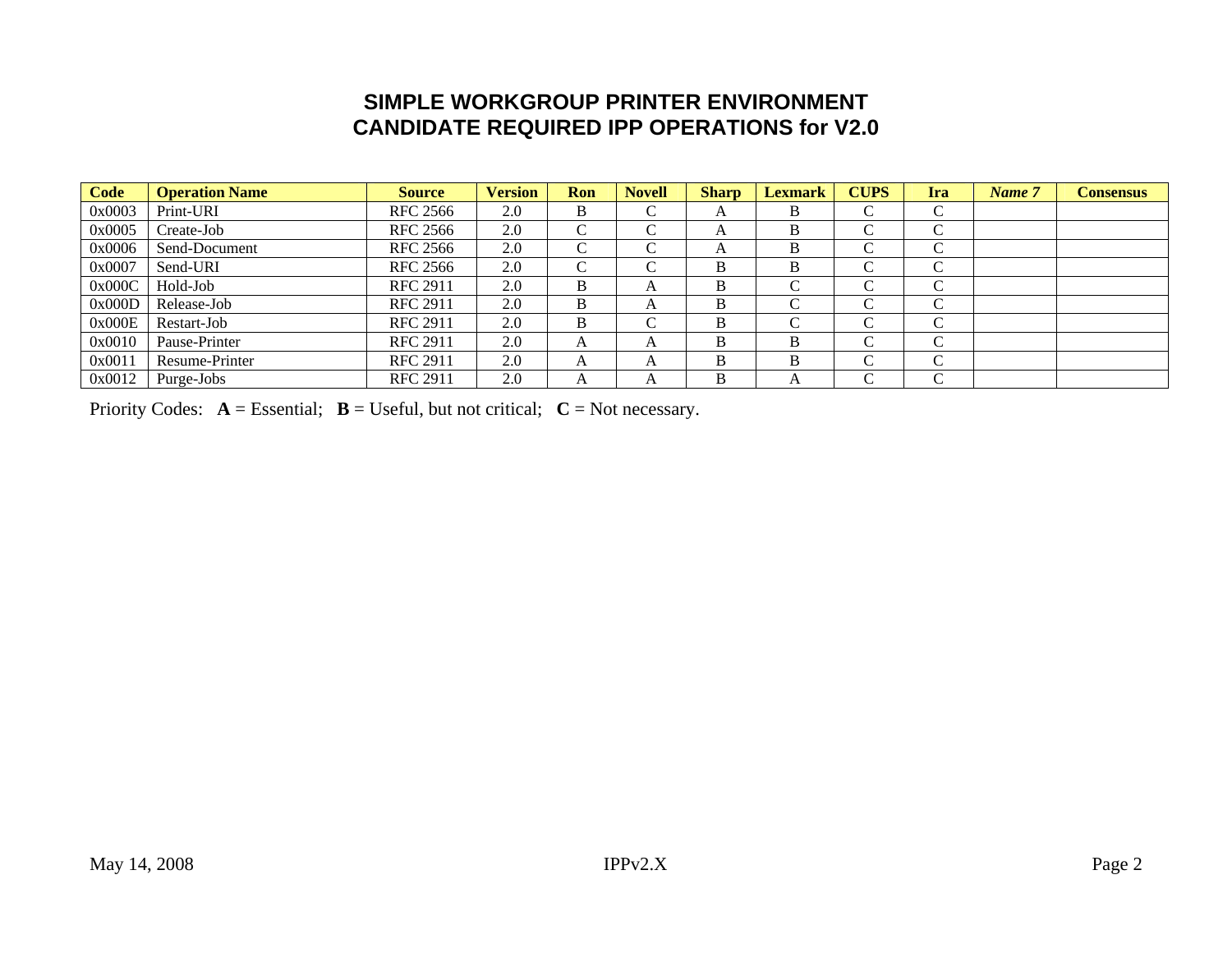## **ENTERPRISE PRINTER ENVIRONMENT CANDIDATE REQUIRED IPP OPERATIONS for V2.1**

| Code   | <b>Operation Name</b>           | <b>Source</b>   | <b>Version</b>   | Ron            | <b>Novell</b>      | <b>Sharp</b>   | <b>Lexmark</b>     | <b>CUPS</b>    | Ira            | Name 7 | <b>Consensus</b> |
|--------|---------------------------------|-----------------|------------------|----------------|--------------------|----------------|--------------------|----------------|----------------|--------|------------------|
| 0x0003 | Print-URI                       | <b>RFC 2566</b> | 2.0              | $\, {\bf B}$   | $\mathcal{C}$      | A              | B                  | $\mathsf{C}$   | $\mathcal{C}$  |        |                  |
| 0x0005 | Create-Job                      | <b>RFC 2566</b> | 2.0              | $\mathbf C$    | $\mathcal{C}$      | A              | $\, {\bf B}$       | A              | A              |        |                  |
| 0x0006 | Send-Document                   | <b>RFC 2566</b> | 2.0              | $\overline{C}$ | $\overline{C}$     | A              | $\, {\bf B}$       | A              | A              |        |                  |
| 0x0007 | Send-URI                        | <b>RFC 2566</b> | 2.0              | $\mathbf C$    | $\mathbf C$        | $\, {\bf B}$   | $\, {\bf B}$       | $\mathsf{C}$   | $\overline{C}$ |        |                  |
| 0x000C | Hold-Job                        | <b>RFC 2911</b> | 2.0              | $\, {\bf B}$   | A                  | $\, {\bf B}$   | $\overline{C}$     | A              | A              |        |                  |
| 0x000D | Release-Job                     | <b>RFC 2911</b> | 2.0              | $\overline{B}$ | A                  | $\, {\bf B}$   | $\mathbf C$        | A              | A              |        |                  |
| 0x000E | Restart-Job                     | <b>RFC 2911</b> | 2.0              | $\overline{B}$ | $\overline{C}$     | B              | $\overline{\rm C}$ | A              | A              |        |                  |
| 0x0010 | Pause-Printer                   | <b>RFC 2911</b> | 2.0              | A              | A                  | B              | $\, {\bf B}$       | A              | A              |        |                  |
| 0x0011 | Resume-Printer                  | <b>RFC 2911</b> | 2.0              | $\mathbf{A}$   | $\overline{A}$     | B              | $\overline{B}$     | A              | A              |        |                  |
| 0x0012 | Purge-Jobs                      | <b>RFC 2911</b> | 2.0              | A              | A                  | $\, {\bf B}$   | A                  | A              | A              |        |                  |
| 0x0013 | Set-Printer-Attributes          | <b>RFC 3380</b> | $\overline{2.1}$ | $\overline{B}$ | $\overline{A}$     | $\mathbf{A}$   | $\overline{A}$     | A              | A              |        |                  |
| 0x0014 | Set-Job-Attributes              | <b>RFC 3380</b> | 2.1              | $\mathbf B$    | A                  | A              | A                  | A              | A              |        |                  |
| 0x0015 | Get-Printer-Supported-Values    | <b>RFC 3380</b> | $\overline{2.1}$ | $\overline{A}$ | $\overline{C}$     | $\bf{B}$       | $\mathbf{A}$       | $\bf{B}$       | A              |        |                  |
| 0x0022 | Enable-Printer                  | <b>RFC 3998</b> | 2.1              | A              | A                  | A              | $\, {\bf B}$       | A              | A              |        |                  |
| 0x0023 | Disable-Printer                 | <b>RFC 3998</b> | 2.1              | $\overline{A}$ | A                  | A              | $\, {\bf B}$       | A              | A              |        |                  |
| 0x0024 | Pause-Printer-After-Current-Job | <b>RFC 3998</b> | $\overline{2.1}$ | $\, {\bf B}$   | $\overline{\rm c}$ | $\bf{B}$       | $\bf{B}$           | $\overline{B}$ | $\bf{B}$       |        |                  |
| 0x0025 | Hold-New-Jobs                   | <b>RFC 3998</b> | $\overline{2.1}$ | $\overline{B}$ | $\overline{A}$     | $\, {\bf B}$   | $\overline{C}$     | $\overline{B}$ | $\overline{B}$ |        |                  |
| 0x0026 | Release-Held-New-Jobs           | <b>RFC 3998</b> | 2.1              | $\, {\bf B}$   | A                  | $\, {\bf B}$   | $\overline{C}$     | B              | B              |        |                  |
| 0x0027 | Deactivate-Printer              | <b>RFC 3998</b> | 2.1              | $\mathcal{C}$  | $\mathsf{C}$       | $\mathsf{C}$   | $\mathcal{C}$      | B              | B              |        |                  |
| 0x0028 | Activate-Printer                | <b>RFC 3998</b> | 2.1              | $\overline{C}$ | $\overline{C}$     | $\overline{C}$ | $\mathcal{C}$      | B              | B              |        |                  |
| 0x0029 | Restart-Printer                 | <b>RFC 3998</b> | 2.1              | $\mathcal{C}$  | $\mathcal{C}$      | $\, {\bf B}$   | $\mathcal{C}$      | B              | B              |        |                  |
| 0x002A | Shutdown-Printer                | <b>RFC 3998</b> | 2.1              | $\mathsf{C}$   | A                  | $\, {\bf B}$   | $\overline{C}$     | B              | $\, {\bf B}$   |        |                  |
| 0x002B | Startup-Printer                 | <b>RFC 3998</b> | 2.1              | $\mathsf{C}$   | A                  | $\, {\bf B}$   | $\overline{C}$     | B              | B              |        |                  |
| 0x002C | Reprocess-Job                   | <b>RFC 3998</b> | 2.1              | $\, {\bf B}$   | $\mathcal{C}$      | $\, {\bf B}$   | $\overline{C}$     | $\bf{B}$       | B              |        |                  |
| 0x002D | Cancel-Current-Job              | <b>RFC 3998</b> | 2.1              | A              | $\overline{C}$     | A              | A                  | B              | B              |        |                  |
| 0x002E | Suspend-Current-Job             | <b>RFC 3998</b> | 2.1              | $\, {\bf B}$   | $\overline{\rm C}$ | $\, {\bf B}$   | $\, {\bf B}$       | B              | B              |        |                  |
| 0x002F | Resume-Job                      | <b>RFC 3998</b> | 2.1              | $\, {\bf B}$   | $\mathcal{C}$      | A              | $\, {\bf B}$       | B              | B              |        |                  |
| 0x0030 | Promote-Job                     | <b>RFC 3998</b> | 2.1              | $\mathbf B$    | $\overline{A}$     | $\, {\bf B}$   | $\mathbf B$        | B              | B              |        |                  |
| 0x0031 | Schedule-Job-After              | <b>RFC 3998</b> | 2.1              | $\, {\bf B}$   | $\overline{C}$     | B              | $\bf{B}$           | B              | B              |        |                  |

Priority Codes:  $A = E$ ssential;  $B = U$ seful, but not critical;  $C = Not$  necessary.